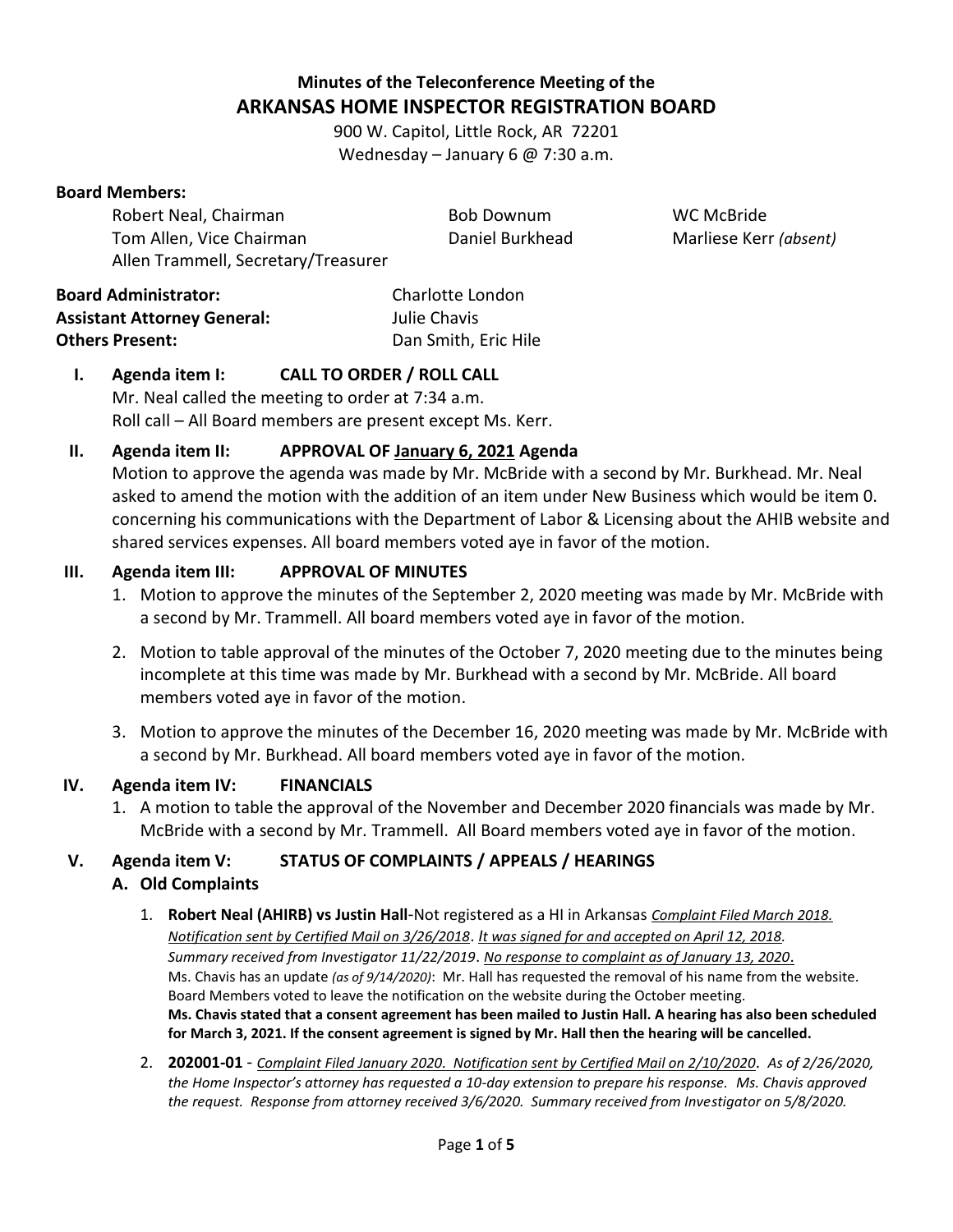*The home inspector has approved the Consent Agreement.* Update: The Consent Agreement has been signed & returned 11/3/2020.

**Ms. Chavis said this complaint can be removed from this list. The consent agreement has been signed.**

- 3. **202001-02** *Complaint Filed January 2020. Notification to HI sent by Certified Mail on 2/14/2020*. *The home inspector has responded and the complaint has been turned over to the Complaint Investigator. Summary received from Investigator on 3/2/2020. Recommendation: Dismissal of Complaint. Complainant has requested an appeal of the decision & would like to appear before the Board when physical meetings resume.* **Ms. Chavis stated that this appeal is still on hold until regular in-person board meetings are resumed.**
- 4. **202003-04** *Complaint Filed March 2020. Notification to HI sent by Certified Mail 4/3/2020. Summary received from Investigator 4/14/2020. The Summary was amended on 5/15/2020. The home inspector has requested a discussion with the Board about the findings. Ms. Chavis said the home inspector would like to discuss the findings when physical meetings resume.*

**Ms**. **Chavis has scheduled a hearing for this complaint on February 3, 2021.**

5. **202004-05** - *Complaint Filed April 2020. Notification to HI sent by Certified Mail 4/3/2020. Summary received from Investigator on 5/15/2020. Ms. Chavis said the complainant wants the Board to continue with the investigation even though a lawsuit has been filed. The Board will move forward with this complaint to protect the consumer. Ms. Chavis will schedule a February hearing.*

**Ms. Chavis scheduled a hearing for this complaint on February 3, 2021 and the attorney for the Home Inspector requested a continuance to the July Board Meeting.** 

- 6. **202005-06** *Complaint Filed May 2020. Notification to HI sent by Certified Mail 5/15/2020. Certified letter was received by recipient on 5/22/2020. Summary received from Investigator on 6/11/2020. Ms. Chavis has received the signed Consent Agreement. A hearing had been scheduled for February 3, 2021, but it has been cancelled.*
- 7. **202010-09** *Complaint Filed October 2020. Notification to HI sent by Certified Mail 10/23/2020*. Response from HI received 11/10/2020 and the complaint has been turned over to the Complaint Investigator. Ms. Chavis stated she received the Summary from the complaint investigator and that a consent agreement has been sent to the home inspector. Mr. Smith informed Ms. Chavis that the home inspector had medical issues and Ms. Chavis said that out of consideration for the home inspector, she would hold off on the agreement.
- 8. **202011-10** *Complaint Filed November 2020. Notification to HI sent by Certified Mail 11/17/2020*. Response from HI received 12/09/2020. . Complaint given to Investigator 12/17/2020. **This complaint is waiting on the complaint investigator's summary**
- 9. **202012-11** *Complaint Filed December 2020. Notification to HI mailed 12/18/2020.* Response from HI received 12/21/2020. Complaint turned over to Investigator 12/29/2020. **This complaint is waiting on the complaint investigator's summary**

#### **B. Hearings**

- **1. February 3, 2021** 
	- a. Complaint No. 202003-04
	- b. Complaint No. 202004-05 Attorney for Complainant has requested a Continuance **This hearing has been moved to July.**
	- c. Complaint No. 202005-06  **This hearing has been cancelled after the home inspector signed the Consent Agreement.**
- **2. March 3, 2021** 
	- a. Justin Hall (Unlicensed) **This hearing may be cancelled if Mr. Hall signs the Consent Agreement that has been mailed to him.**

#### **VI. REVIEW OF NEW APPLICANTS /**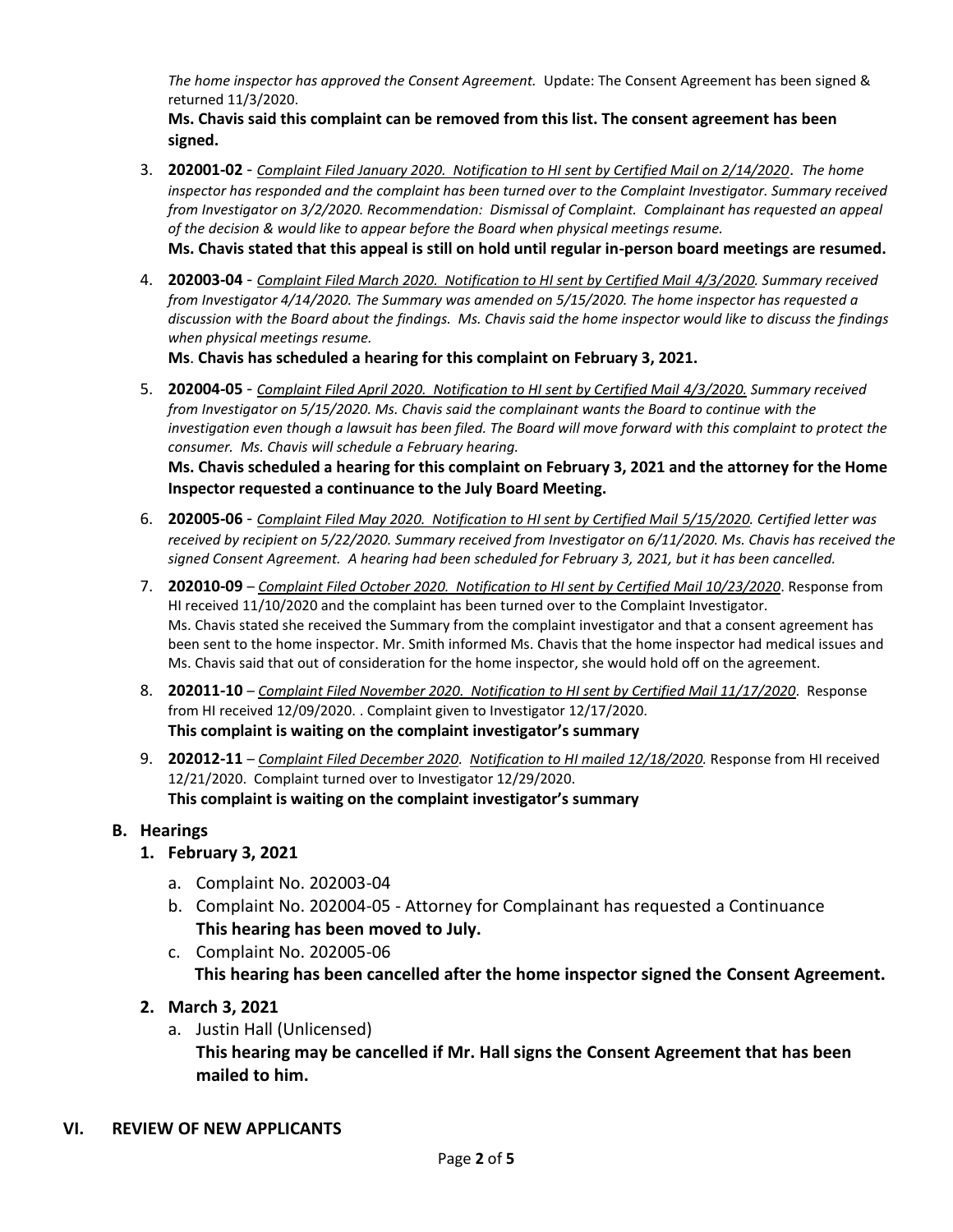### **A. New Applicants**

**1. Nathan Britton -** Motion to approve made by Mr. McBride with a second by Mr. Trammell. Discussion by Mr. Neal about missing background check from Ohio and applicant already has a website up. Motion was amended to approve contingent upon receipt of background check with a reminder to applicant that the website must prominently display his registration number.

### **2. Michael Hundley**

**3. Joseph Reynolds -** Motion to approve applicants Michael Hundley and Joseph Reynolds was made by Mr. Trammell with a second by Mr. McBride. All board members voted aye in favor of the motion**.**

### **VII. CONTINUING EDUCATION / PRE-REGISTRATION COURSES**

### **A. CONTINUING EDUCATION**

1. **AAREI**– 2021 Spring Seminar (8) CE Courses – 2 Credit Hours Each

|         | <b>COURSE NAME</b>                              | <b>Hrs</b> |
|---------|-------------------------------------------------|------------|
|         | a. Fireplaces and Woodstoves; Fire in the House |            |
|         | b. 2015 IRC Structural Changes Update           |            |
|         | c. Unusual Components - New & Old               |            |
|         | d. Report Writing Follies                       |            |
| $e_{1}$ | <b>Foundation Problems and Identification</b>   |            |
| f.      | 2017 NEC Changes Update & Common Defects        |            |
| g.      | New Plumbing Codes & Components                 |            |
| h.      | Top 20 Ways to Get Sued (for Home Inspectors)   |            |

Mr. McBride asked Ms. Chavis if the Board was safe approving these CE courses since they are all virtual classes. Ms. Chavis and Mr. Neal both stated that the courses are covered under the current rules as long as the classes are held in real time and interactive. Eric Hile, representing AAREI by phone, assured the board that the classes would be held in real time via Zoom and would be interactive. He stated the classes would be monitored for attendance. A motion to approve the AAREI CE Courses was made by Mr. McBride with a second by Mr. Burkhead. All Board members voted aye in favor of the motion.

### **B. PRE-REGISTRATION**

None

### **VIII. NEW BUSINESS**

### 0. **Update on communications concerning website and shared services expenses**.

Mr. Neal shared that he has another meeting with IT about the website migration and that they may have a possible solution with zero costs. He also reported there is no new information concerning the shared services expenses.

### 1. **REMINDER**: **Statement of Financial Interest is due by January 31, 2021**

Board members were reminded that this form is available at arethics.com. The form will need to be signed and notarized.

2. **Board members must vote on travel/lodging reimbursements for 2021**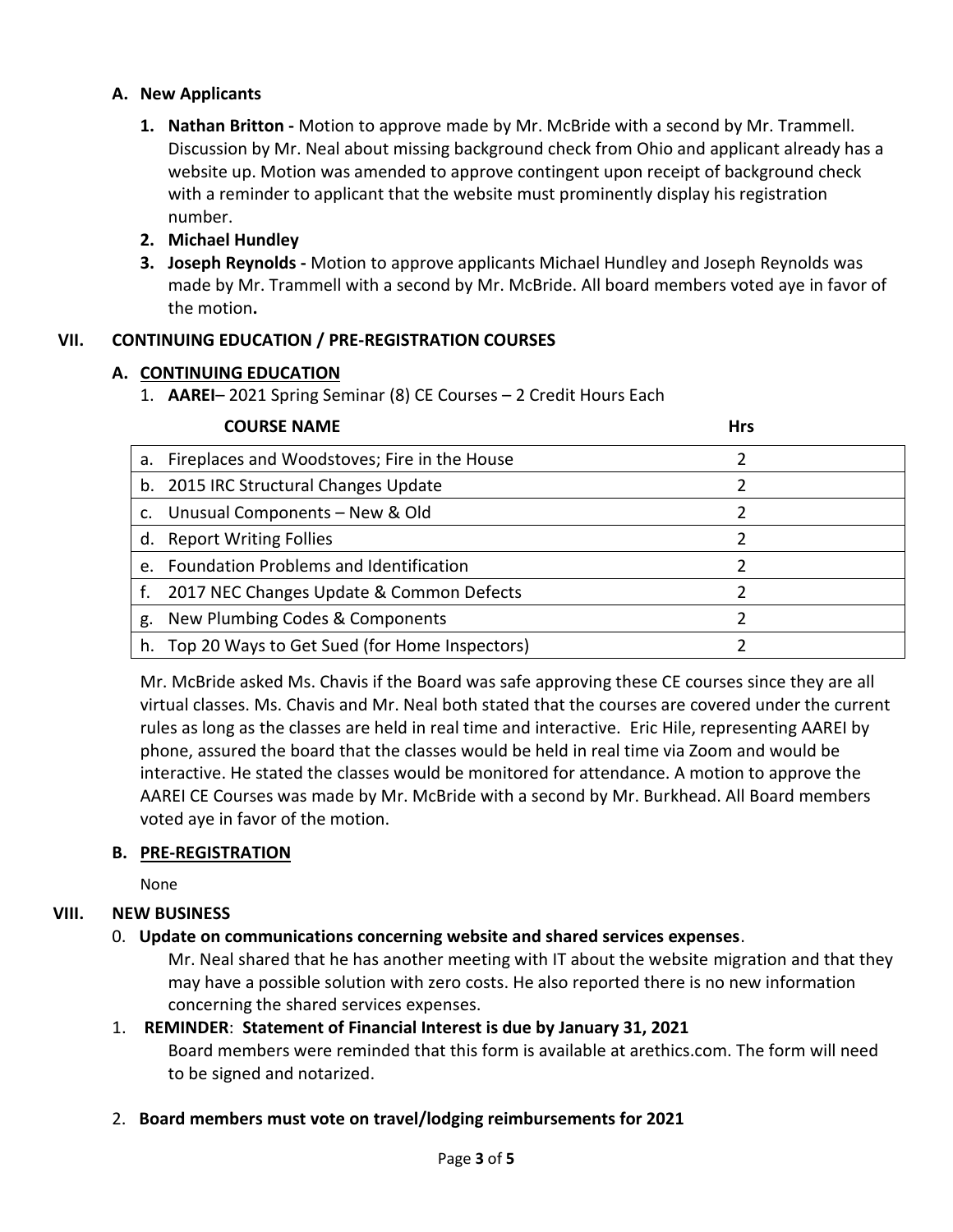A motion to approve was made by Mr. McBride with a second by Mr. Downum. All Board members voted aye inf favor of the motion.

## 3. **HUD Inspections – See email dated December 14, 2020.**

There was a lengthy discussion about HUD inspections revolving around the use of Architects and Engineers for HUD inspections. Ms. Chavis stated the board has no control over this issue. Mr. Allen said that ASHI and HUD are working on this issue at a national level. It was decided no action was needed by the board until a complaint is filed on this topic.

- 4. **Dept. of Labor – Indirect Transfers**
- 5. **Update on the results of Chairman & Vice Chairman meeting with Secretary Bassett concerning step increases for Administrator and Office Security**.

The Board discussed that this topic needs to be discussed in an executive session which will be added to the agenda the February 3, 2021 Board meeting.

# 6. **Update on Rule Changes for Apprenticeship Training Program** Ms. Chavis stated the rule change is moving forward through the required steps. Ms. Chavis it

should go to the subcommittee in April.

## **IX. OLD BUSINESS**

No old business was discussed.

## **X. ADMINISTRATOR'<sup>s</sup> UPDATE to BOARD MEMBERS**

- 1. Ms. London told the board that Weekly Reports to the Department of Labor continue and that Insurance expiration letters for January were mailed on December 16, 2020.
- 2. Ms. London also reported that she still does not have a working key to her office door. Ms. Chavis suggested Ms. London follow-up with Denise Oxley about needing a key.

## **XI. 2021 REGISTRATION RENEWALS**

- 1. Mr. Neal made a motion to approve the registration renewals for home inspectors with the following registration numbers: 1330, 1355, 1405, 1417, 1507, 1657, 1687,1735, 1746, 1757, 1759, 1800, 1810, 1822, 1831, 1860, 1886, 1912,1936, 1967, 2002, 2003, 2034, 2049, 2066, 2071, 2074, 2094, 2106, 2108, 2111, 2114. The motion was seconded by Mr. Downum. All Board members voted aye to approve the motion.
- 2. Mr. Neal made a motion to approve the registration renewals for home inspectors with the following registration numbers once a \$50 late fee has been received from them: 1358, 1692, 1715, 1770, 1806, 1855, 1917, 1965, 2070. The motion was seconded by Mr. Downum. All Board members voted aye to approve the motion.
- 3. Mr. Neal made a motion to deny the registration renewal for home inspector # 1670 due to all CE classes being online courses. The motion was seconded by Mr. Burkhead. All Board members voted aye to approve the motion.
- 4. Mr. Neal made a motion to deny the registration renewal for home inspector # 1802 due to no CE hours provided. A late fee will also be required. The motion was seconded by Mr. Trammell. All Board members voted aye in favor of the motion.
- 5. Mr. Neal made a motion to deny the registration renewal for home inspector # 1879 due to all CE classes being online courses. The motion was seconded by Mr. Downum. All Board members voted aye in favor of the motion.
- 6. Mr. Neal made a motion to deny the registration renewal for home inspector # 2004 due to needing additional CE hours. This home inspector's registration expired in December 2019 which means 14 CE hours are needed for 2020 and 14 for 2021 for a total of 28 CE hours.